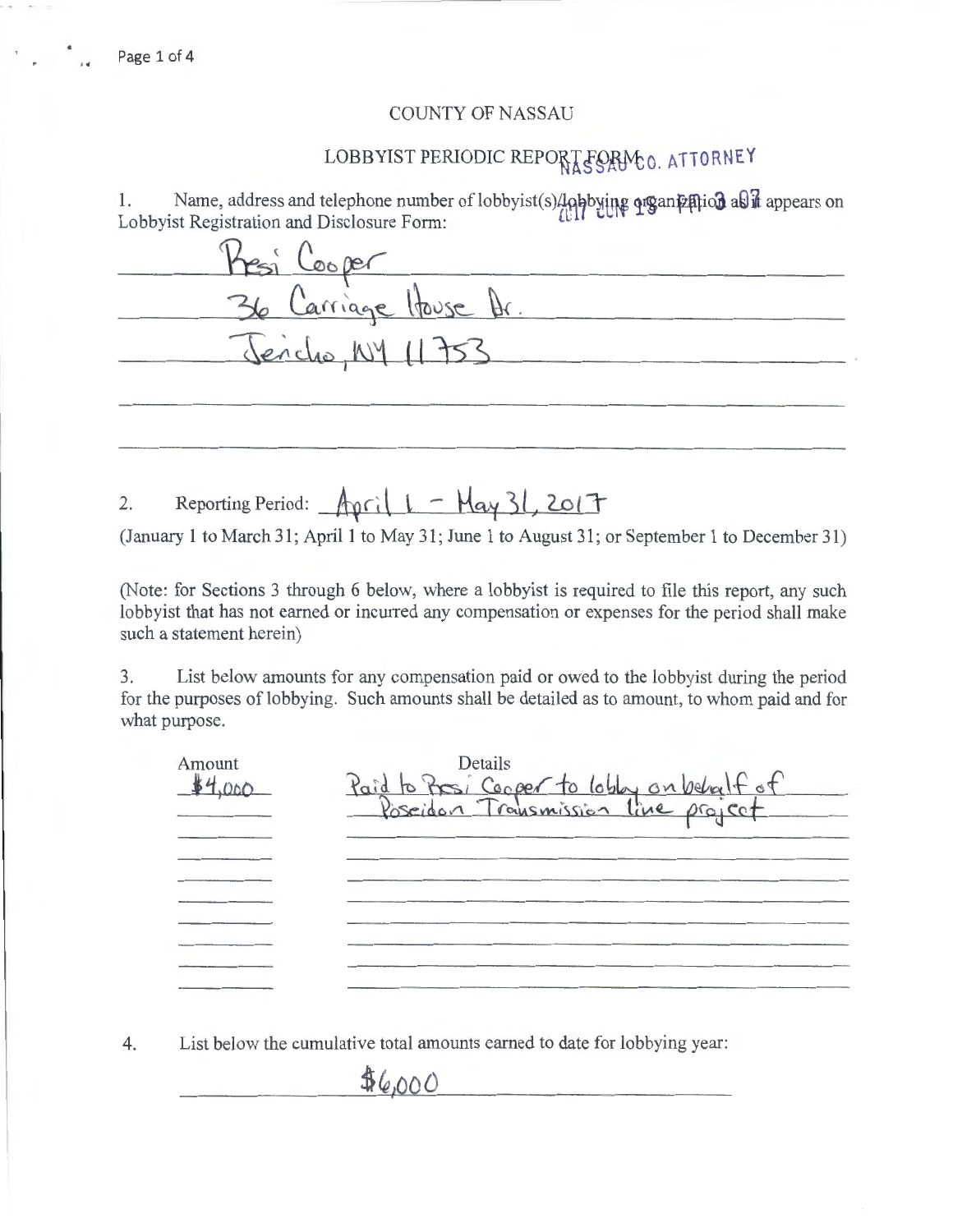5. List below amounts for any expenses expended or incurred by the lobbyist during the period for the purposes of lobbying. Such amounts shall be detailed as to amount, to whom paid and for what purpose.

| Amount | Details |
|--------|---------|
|        |         |
|        |         |
|        |         |
|        |         |
|        |         |
| _____  |         |
|        |         |
| ______ |         |
|        |         |

6. List below the cumulative total amounts expended to date for lobbying year:

 $$O$ 

(In lieu of completing 7 through 10 below, you may attach a copy of your Lobbyist Registration and Disclosure Form, provided the information has not changed.)

7. List whether and where the lobbyist(s)/lobbying organization is registered as a lobbyist (e.g. Nassau County, New York State):

Nascar Cornly

8. Name, address and telephone number of client(s) by whom, or on whose behalf, the lobbyist is retained, employed or designated.

Sandy Corace<br>Exelon Corp 101 Constitution Are NW  $WashmS$  20001 $702 - 637 - 0345$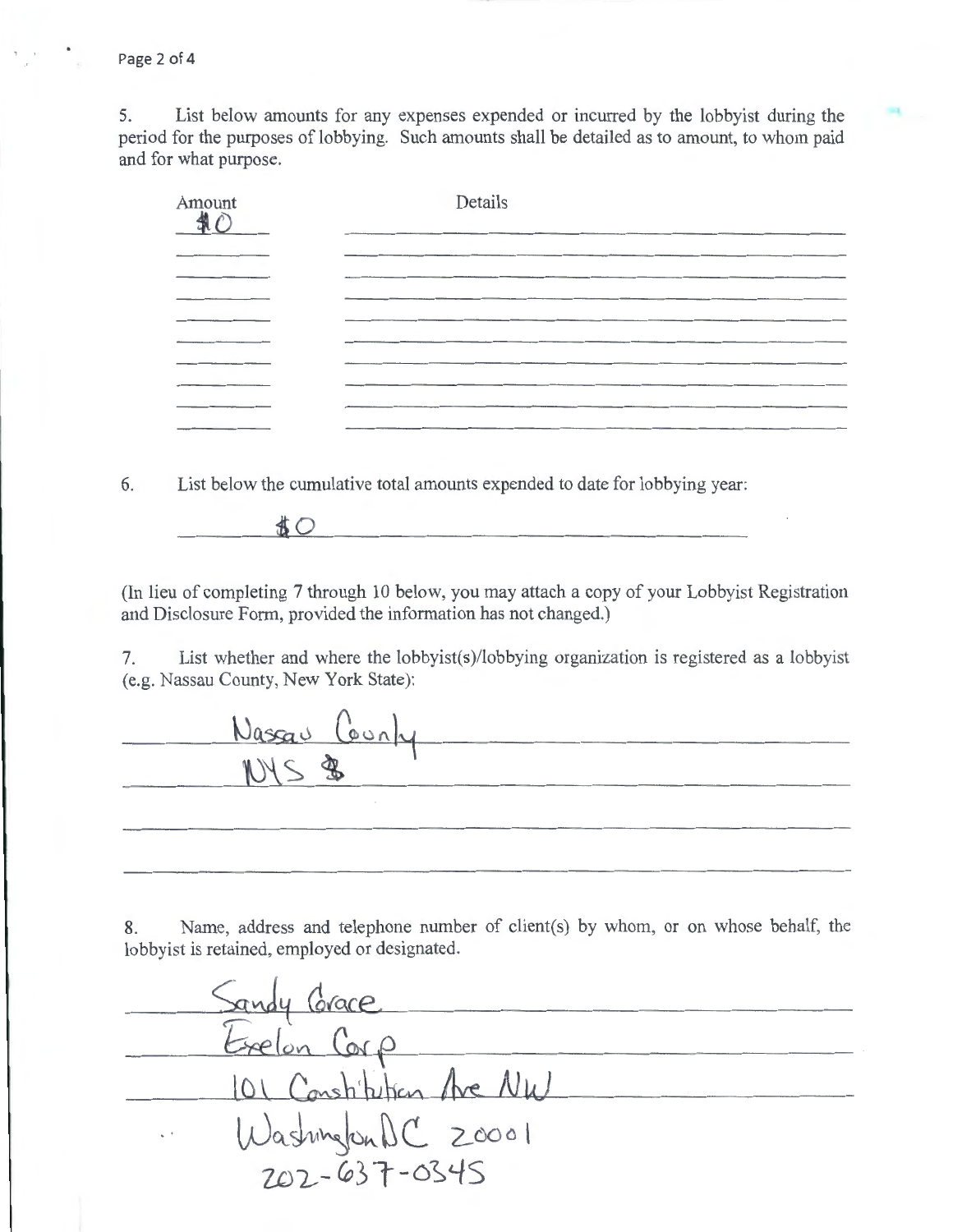9. Describe lobbying activity conducted, or to be conducted, in Nassau County, and identify client(s) for each activity listed, during the Reporting Period. Siting, permitting & construction for the Poseidon<br>Renewable Transmission live - Client is Exelon

Page 3 of 4

10. The name of persons, organizations or governmental entities before whom the lobbyist has lobbied during the period.

Kds Walker, Deputy County Executive County Attorney's Office